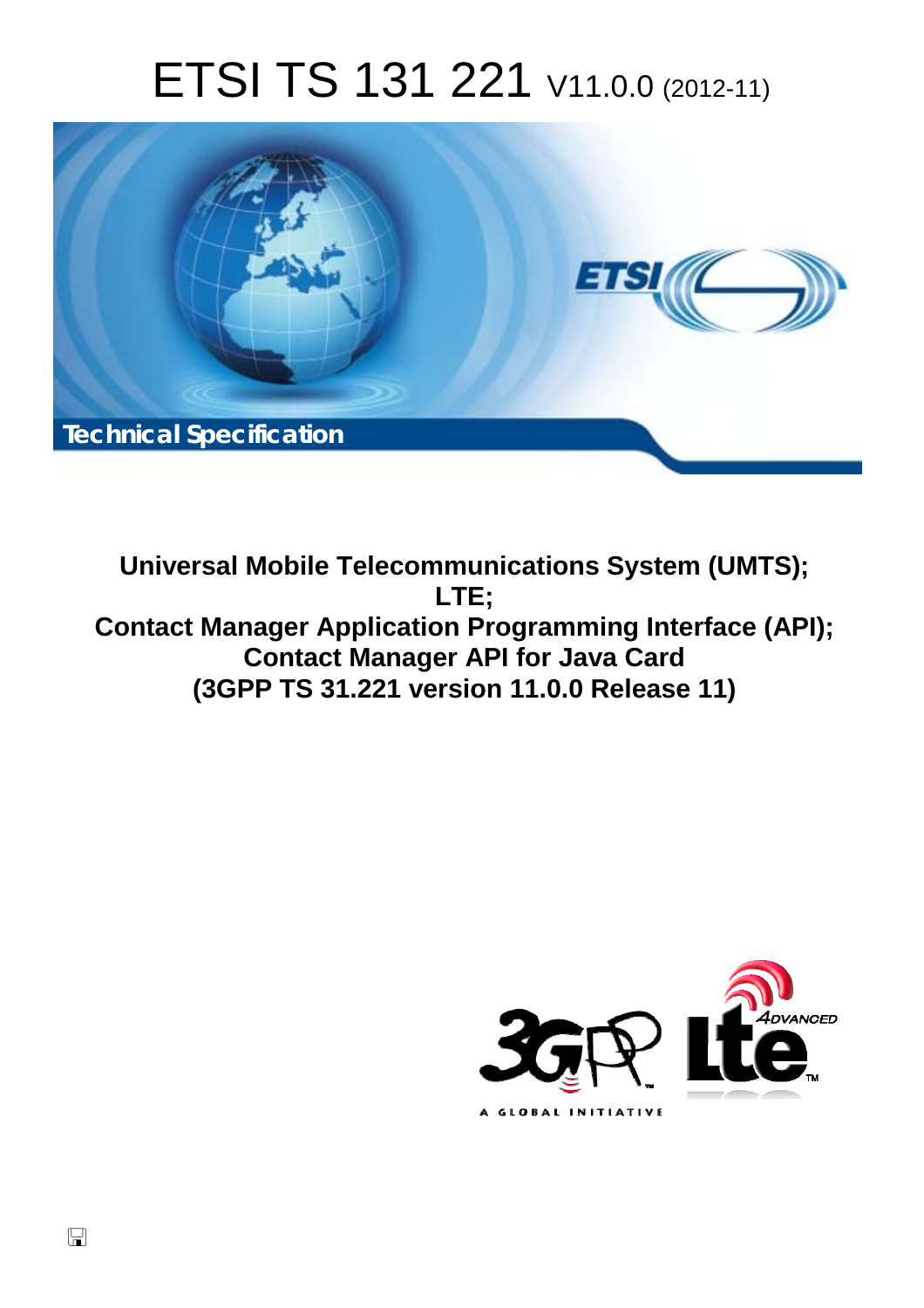Reference RTS/TSGC-0631221vb00

> Keywords LTE,UMTS

#### *ETSI*

#### 650 Route des Lucioles F-06921 Sophia Antipolis Cedex - FRANCE

Tel.: +33 4 92 94 42 00 Fax: +33 4 93 65 47 16

Siret N° 348 623 562 00017 - NAF 742 C Association à but non lucratif enregistrée à la Sous-Préfecture de Grasse (06) N° 7803/88

#### *Important notice*

Individual copies of the present document can be downloaded from: [http://www.etsi.org](http://www.etsi.org/)

The present document may be made available in more than one electronic version or in print. In any case of existing or perceived difference in contents between such versions, the reference version is the Portable Document Format (PDF). In case of dispute, the reference shall be the printing on ETSI printers of the PDF version kept on a specific network drive within ETSI Secretariat.

Users of the present document should be aware that the document may be subject to revision or change of status. Information on the current status of this and other ETSI documents is available at <http://portal.etsi.org/tb/status/status.asp>

If you find errors in the present document, please send your comment to one of the following services: [http://portal.etsi.org/chaircor/ETSI\\_support.asp](http://portal.etsi.org/chaircor/ETSI_support.asp)

#### *Copyright Notification*

No part may be reproduced except as authorized by written permission. The copyright and the foregoing restriction extend to reproduction in all media.

> © European Telecommunications Standards Institute 2012. All rights reserved.

DECT<sup>™</sup>, PLUGTESTS<sup>™</sup>, UMTS<sup>™</sup> and the ETSI logo are Trade Marks of ETSI registered for the benefit of its Members. **3GPP**TM and **LTE**™ are Trade Marks of ETSI registered for the benefit of its Members and of the 3GPP Organizational Partners.

**GSM**® and the GSM logo are Trade Marks registered and owned by the GSM Association.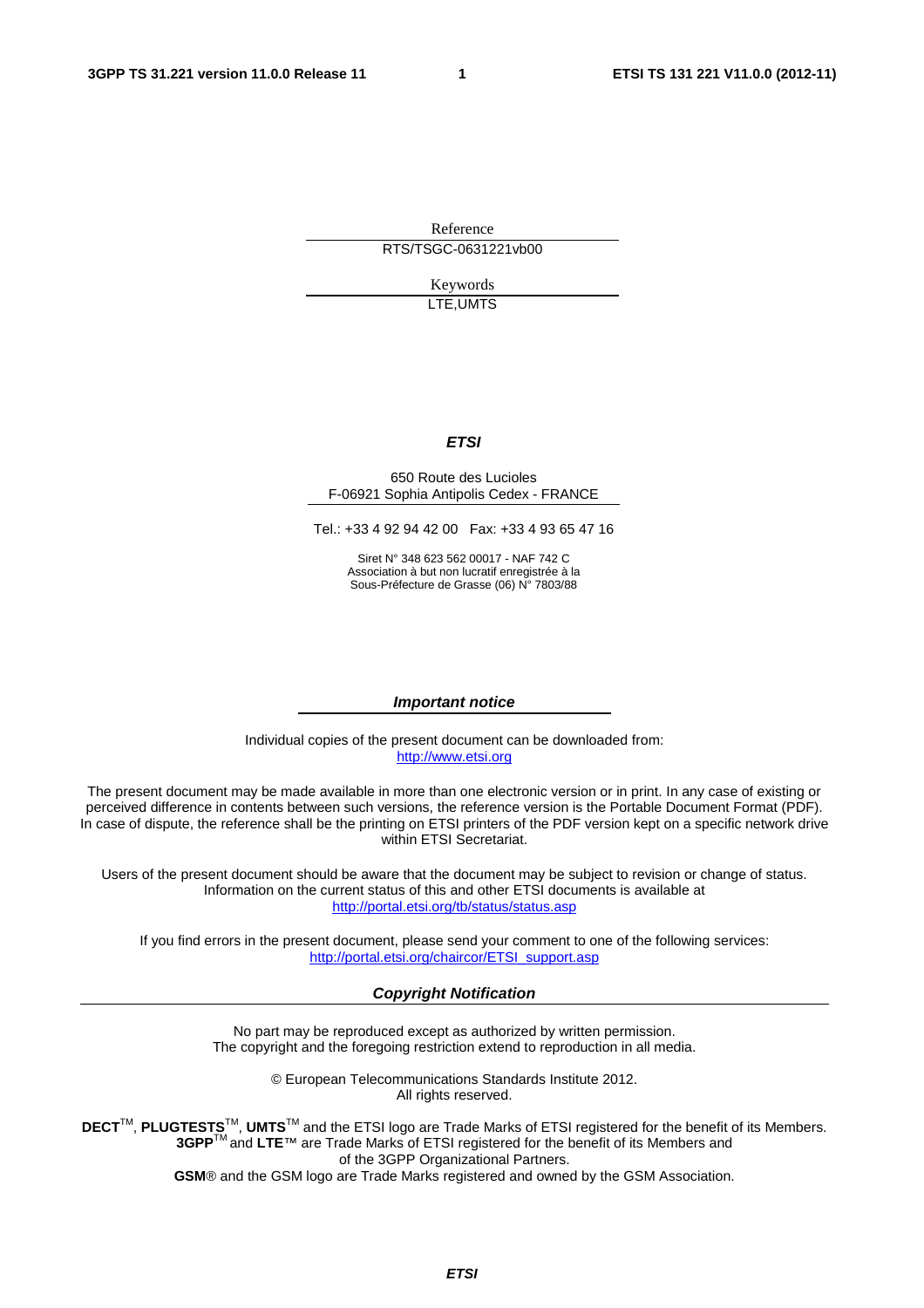# Intellectual Property Rights

IPRs essential or potentially essential to the present document may have been declared to ETSI. The information pertaining to these essential IPRs, if any, is publicly available for **ETSI members and non-members**, and can be found in ETSI SR 000 314: *"Intellectual Property Rights (IPRs); Essential, or potentially Essential, IPRs notified to ETSI in respect of ETSI standards"*, which is available from the ETSI Secretariat. Latest updates are available on the ETSI Web server [\(http://ipr.etsi.org](http://webapp.etsi.org/IPR/home.asp)).

Pursuant to the ETSI IPR Policy, no investigation, including IPR searches, has been carried out by ETSI. No guarantee can be given as to the existence of other IPRs not referenced in ETSI SR 000 314 (or the updates on the ETSI Web server) which are, or may be, or may become, essential to the present document.

### Foreword

This Technical Specification (TS) has been produced by ETSI 3rd Generation Partnership Project (3GPP).

The present document may refer to technical specifications or reports using their 3GPP identities, UMTS identities or GSM identities. These should be interpreted as being references to the corresponding ETSI deliverables.

The cross reference between GSM, UMTS, 3GPP and ETSI identities can be found under [http://webapp.etsi.org/key/queryform.asp.](http://webapp.etsi.org/key/queryform.asp)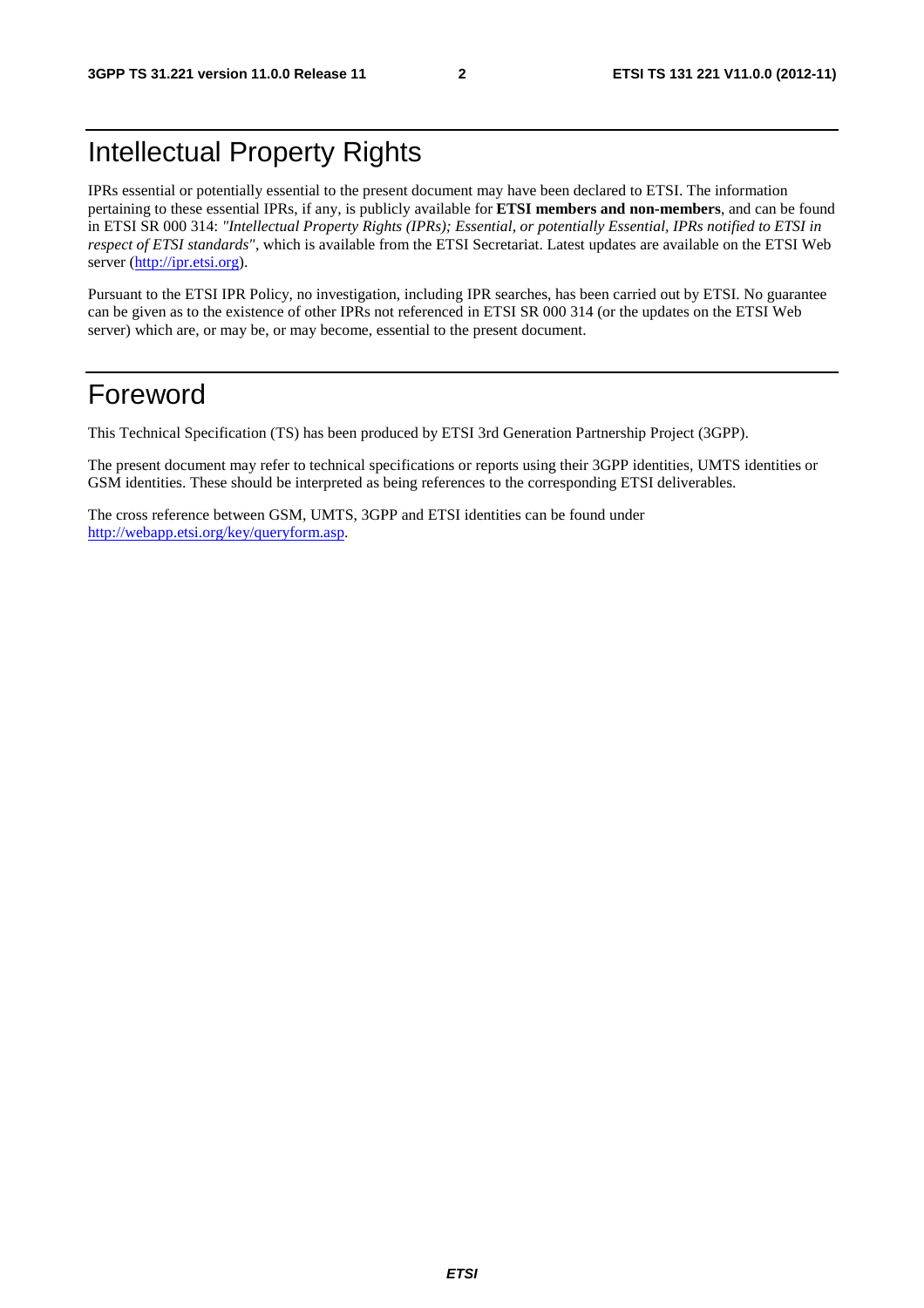$\mathbf{3}$ 

# Contents

| 1                                                                                                      |  |  |  |  |
|--------------------------------------------------------------------------------------------------------|--|--|--|--|
| 2                                                                                                      |  |  |  |  |
|                                                                                                        |  |  |  |  |
| 3                                                                                                      |  |  |  |  |
| 3.1                                                                                                    |  |  |  |  |
| 3.2                                                                                                    |  |  |  |  |
| 3.3                                                                                                    |  |  |  |  |
| 4                                                                                                      |  |  |  |  |
| 4.1                                                                                                    |  |  |  |  |
| 4.2                                                                                                    |  |  |  |  |
| 4.3                                                                                                    |  |  |  |  |
| 4.3.1                                                                                                  |  |  |  |  |
| 4.3.2                                                                                                  |  |  |  |  |
| 4.4                                                                                                    |  |  |  |  |
| 4.4.1                                                                                                  |  |  |  |  |
| 4.4.2                                                                                                  |  |  |  |  |
| 4.4.2.1                                                                                                |  |  |  |  |
| 4.4.2.2                                                                                                |  |  |  |  |
| 4.4.2.3                                                                                                |  |  |  |  |
| 4.4.2.4                                                                                                |  |  |  |  |
| 4.4.3                                                                                                  |  |  |  |  |
| <b>Annex A (normative):</b>                                                                            |  |  |  |  |
| Java Card <sup>TM</sup> platform Contact Manager API identifiers 14<br><b>Annex B</b> (normative):     |  |  |  |  |
| Java Card <sup>TM</sup> platform Contact Manager API package version<br><b>Annex C</b> (normative):    |  |  |  |  |
| Example of Java Card <sup>TM</sup> platform Contact Manager API use16<br><b>Annex D</b> (informative): |  |  |  |  |
| <b>Annex E</b> (informative):                                                                          |  |  |  |  |
|                                                                                                        |  |  |  |  |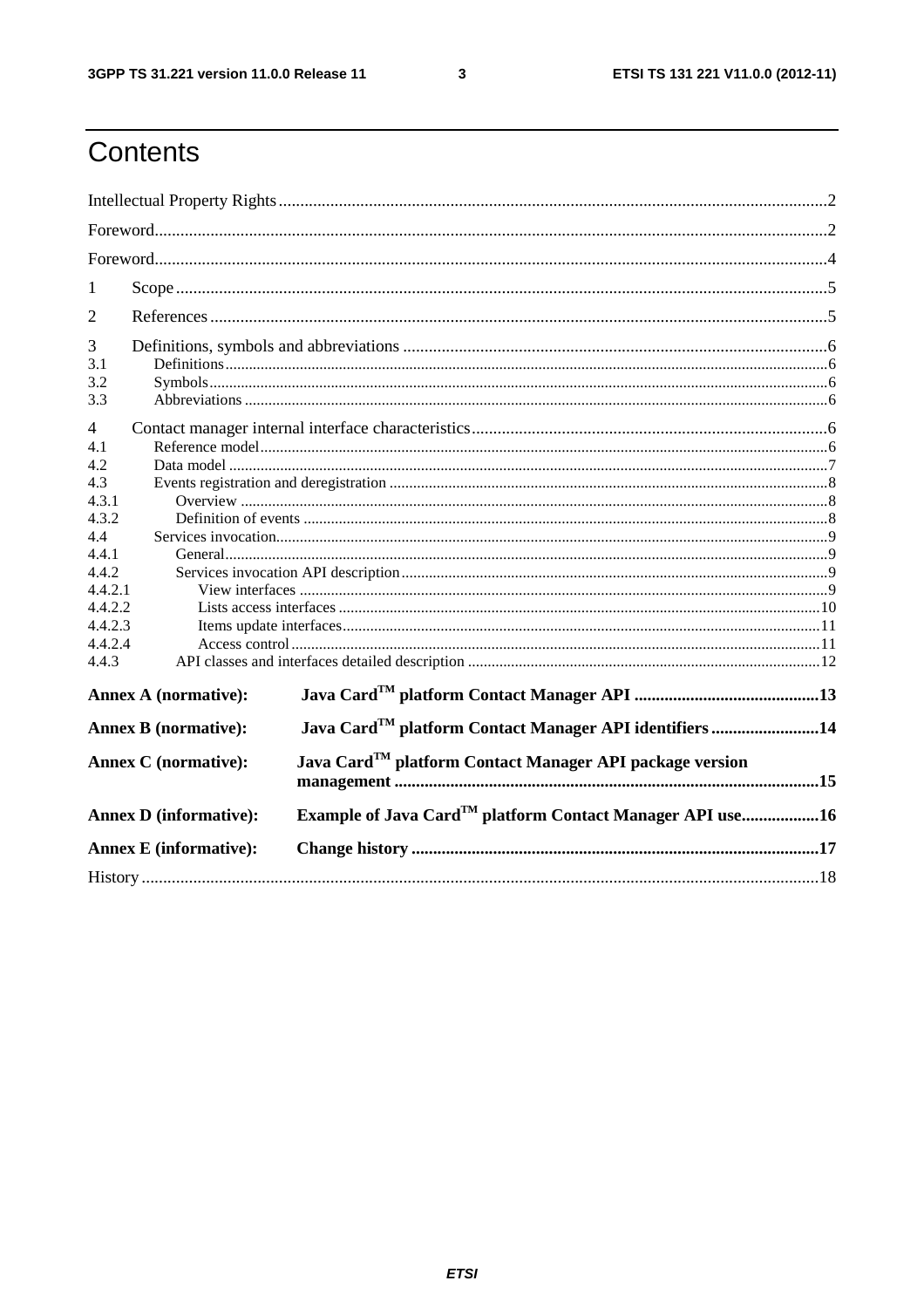## Foreword

This Technical Specification has been produced by the 3<sup>rd</sup> Generation Partnership Project (3GPP).

The contents of the present document are subject to continuing work within the TSG and may change following formal TSG approval. Should the TSG modify the contents of the present document, it will be re-released by the TSG with an identifying change of release date and an increase in version number as follows:

Version x.y.z

where:

- x the first digit:
	- 1 presented to TSG for information;
	- 2 presented to TSG for approval;
	- 3 or greater indicates TSG approved document under change control.
- y the second digit is incremented for all changes of substance, i.e. technical enhancements, corrections, updates, etc.
- z the third digit is incremented when editorial only changes have been incorporated in the document.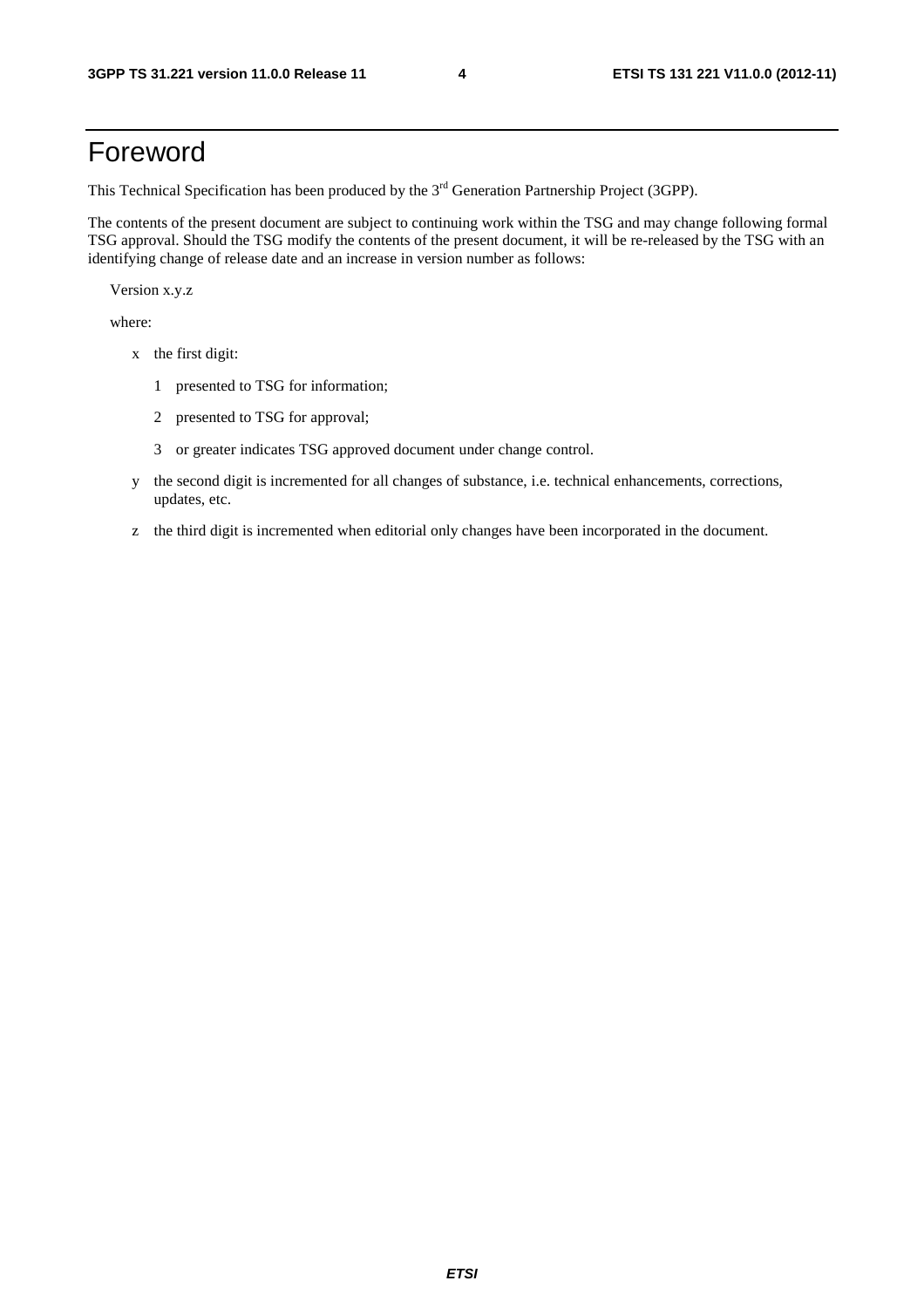### 1 Scope

The present document defines the internal interface characteristics of the Contact Manager for 3GPP UICC applications [2].

The internal interface between the Contact Manager Server application on the UICC and the Contact Manager Client application on the UICC enables Java Card™ platform based applets, defined in [3], [4] and [5], to invoke and register to the Contact Manager Server services. In particular, the Contact Manager Java Card™ based API provides methods to:

- Read/Update/Create/Delete contact(s) in the Contact Manager Server;
- Manage group of contacts in the Contact Manager Server;
- Search for a contact in the Contact Manager Server storage;
- manage the contacts structure;
- Register/Un-register the application to pre-defined events (e.g. application to be notified when contacts are modified in the Contact Manager Server).

This API allows to develop an application running together with a Contact Manager [2].

### 2 References

The following documents contain provisions which, through reference in this text, constitute provisions of the present document.

- References are either specific (identified by date of publication, edition number, version number, etc.) or non-specific.
- For a specific reference, subsequent revisions do not apply.
- For a non-specific reference, the latest version applies. In the case of a reference to a 3GPP document (including a GSM document), a non-specific reference implicitly refers to the latest version of that document *in the same Release as the present document*.
- [1] 3GPP TR 21.905: "Vocabulary for 3GPP Specifications".
- [2] 3GPP TS 31.220: "Characteristics of the Contact Manager for 3GPP UICC applications".
- [3] Sun Microsystems "Application Programming Interface, Java Card™ Platform, 3.0.1 Classic Edition".
- [4] Sun Microsystems "Runtime Environment Specification, Java Card™ Platform, 3.0.1 Classic Edition".
- [5] Sun Microsystems "Virtual Machine Specification Java Card™ Platform, 3.0.1 Classic Edition". Note: SUN Java Card™ Specifications can be downloaded at

<http://java.sun.com/products/javacard>

- [6] 3GPP TS 31.130: "(U)SIM API for Java™ Card".
- [7] ETSI TS 101 220: "Smart cards; ETSI numbering system for telecommunication application providers".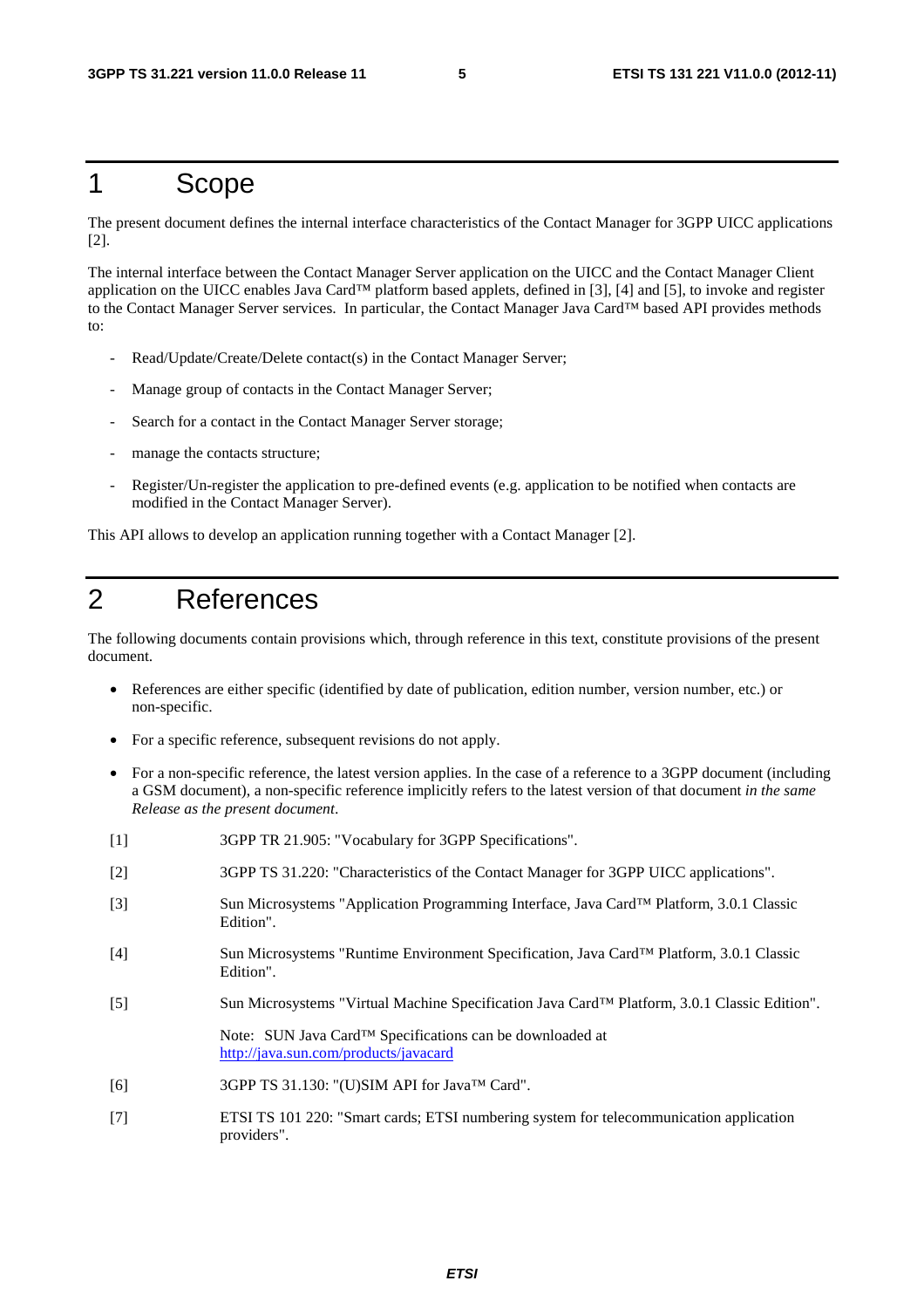# 3 Definitions, symbols and abbreviations

### 3.1 Definitions

For the purposes of the present document, the terms and definitions given in TR 21.905 [1] and TS 31.130 [6] apply. A term defined in TS 31.130 [6] takes precedence over the definition of the same term, if any, in TR 21.905 [1].

### 3.2 Symbols

For the purposes of the present document, the following symbols apply:

|| Concatenation

### 3.3 Abbreviations

For the purposes of the present document, the abbreviations given in TR 21.905 [1] and the following apply. An abbreviation defined in the present document takes precedence over the definition of the same abbreviation, if any, in TR 21.905 [1].

API Application Programming Interface

# 4 Contact manager internal interface characteristics

### 4.1 Reference model

The present section describes an API and a Contact Manager Runtime Environment that enables Java Card™ platform based applets, defined in [3], [4] and [5], to invoke and register to the Contact Manager Server services (e.g. retrieve/modify contact information). The Contact Manager Runtime Environment API is further described in annex A.



Items that are defined in this specification

#### **Figure 1: Internal interface reference model**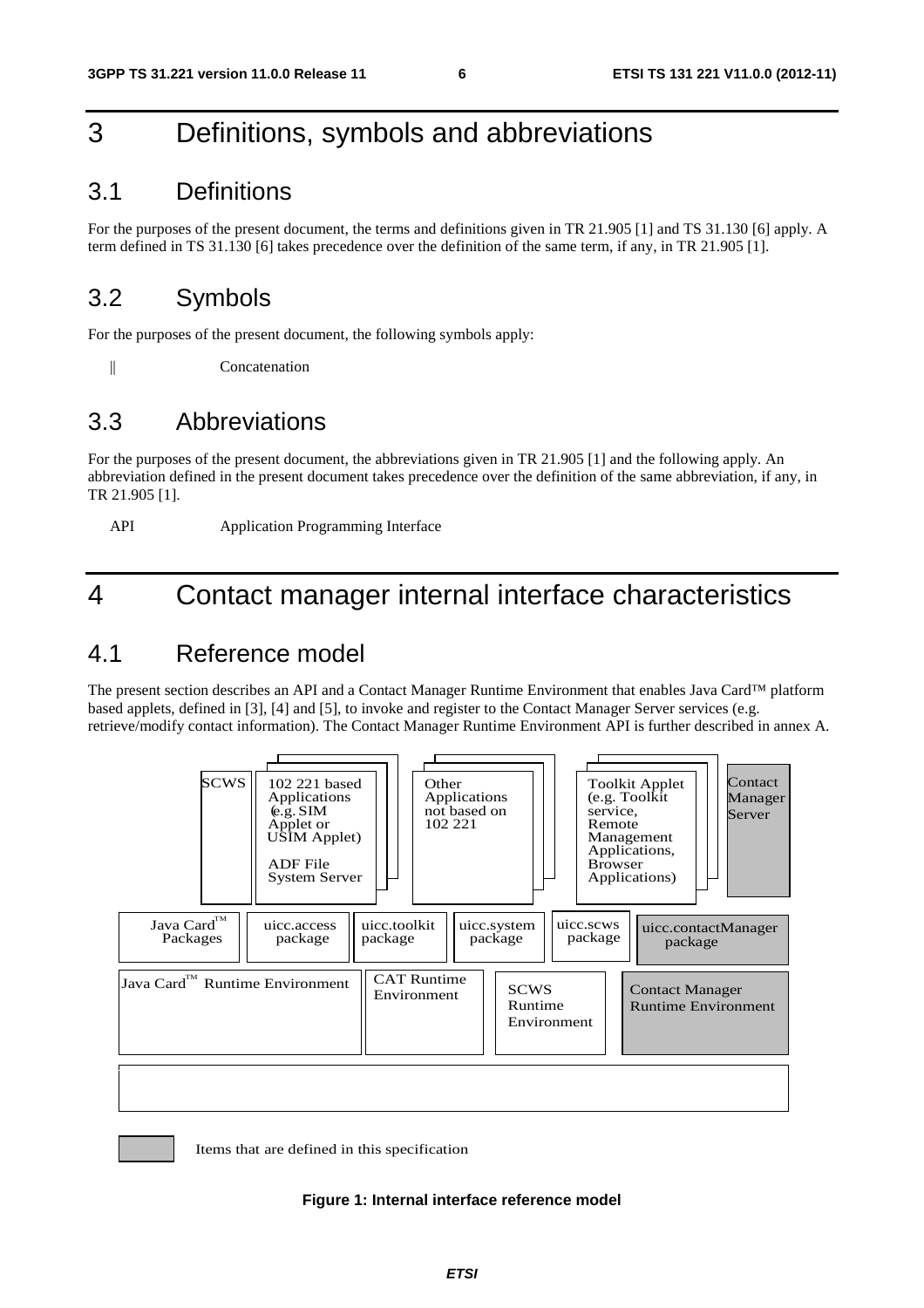**Contact Manager Runtime Environment:** An Extension to the Java Card™ platform described in [3][4][5] and the (U)SAT Runtime Environment described in TS 31.130 [6] to facilitate the communications between Applets and the Contact Manager Server.

**Applet:** these derive from *javacard.framework.Applet* and provide the entry points: *process, select, deselect, install* as defined in the "Runtime Environment Specification, Java Card™ Platform, 3.0.1 Classic Edition" [4].

**Event Listener List of the Contact Manager**: this is handling all the registration information of the event listener of the Contact Manager Server services. It is provided as a JCRE entry point object defined in [5]. The registry is part of the Contact Manager Runtime Environment.

**Contact Manager API**: consists of the package *uicc.contactmanager*, provides the methods to register and unregister, to the Contact Manager events. It also provides methods to access the Contact Manager Server data. This API is an extension to the "(U)SAT API" defined in TS 31 130 [6].

**Contact Manager Server:** application on the UICC that enables Java Card™ platform based applets, defined in [3], [4] and [5], to invoke and register to its services. The invocation of the Contact Manager Server services is done through methods corresponding to the Contact Manager Runtime Environment interface.

### 4.2 Data model

The Contact Manager API gives the user application a view of the data stored by the Contact Manager Server. This view follows the data model below:



#### **Figure 1: data model**

The contact manager is composed of a collection of contacts. Each contact belongs to a unique contact manager.

The contact manager is also composed of a collection of field descriptors. Each field descriptor defines the properties of a field that all contacts belonging to the contact manager shall have. A contact field is described by:

- its type (e.g. Name, phone number, postal address,..) and
- its attributes (e.g. voice phone number).

Some fields such as a name or a postal address may be composed of several sub-fields. Each field descriptor belongs to a unique contact manager.

A contact is composed of a collection of fields. Each field belongs to a unique contact, and defines the value assigned to this contact for a unique field descriptor.

The contact manager is also composed of a collection of groups. Each group belongs to a unique contact manager, and is an aggregation of contacts that belong to the same contact manager. Each contact may belong to no group, one group, or multiple groups.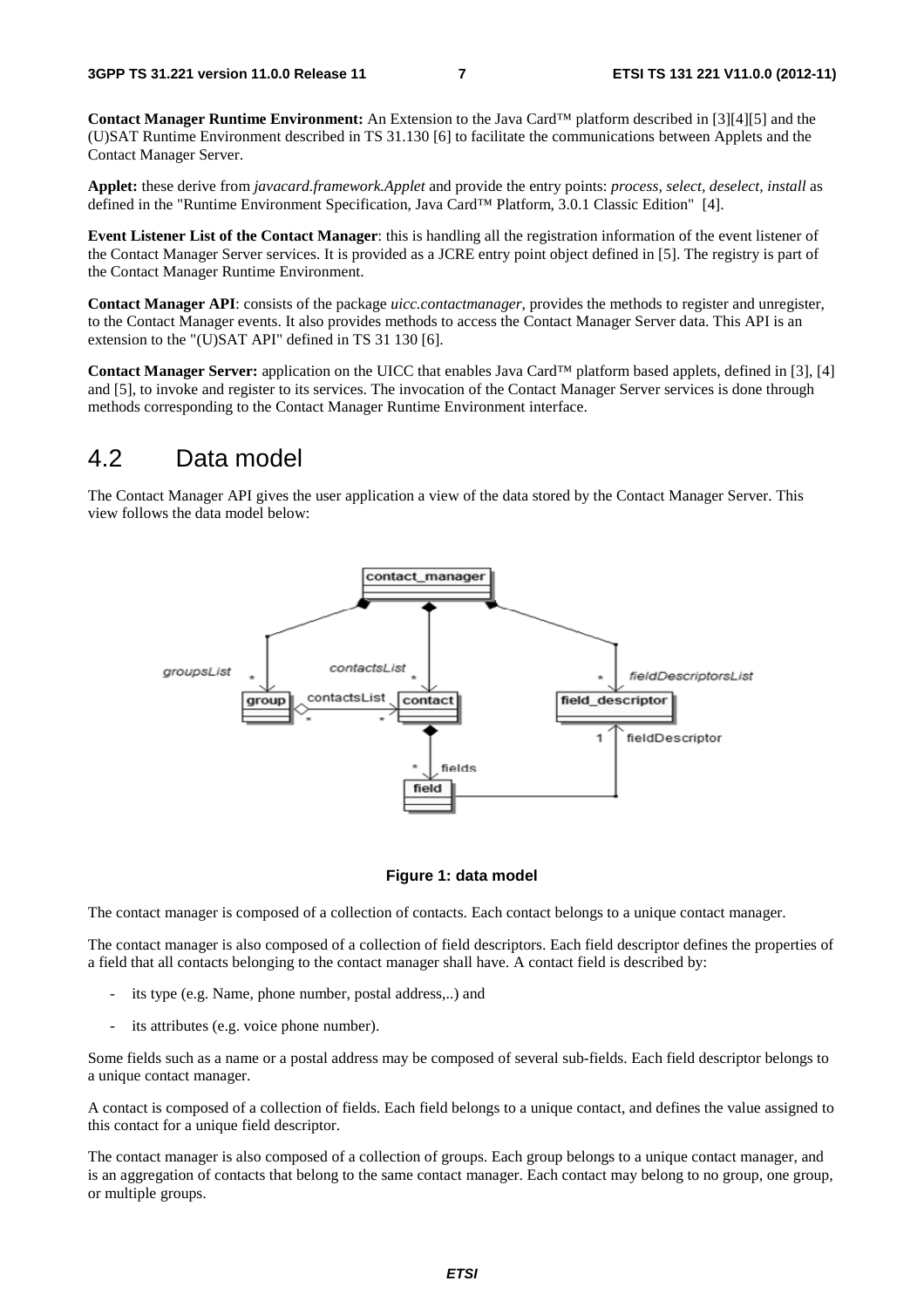#### **3GPP TS 31.221 version 11.0.0 Release 11 8 ETSI TS 131 221 V11.0.0 (2012-11)**

Each contact is identified by an identifier, which is unique among all contacts in the Contact Manager database.

Each field descriptor is identified by an identifier, which is unique among all field descriptors in the Contact Manager database.

Each group is identified by an identifier, which is unique among all groups in the Contact Manager database.

The contact identifiers, field descriptor identifiers and group identifiers are three distinct spaces. For example, a contact may have the same identifier as a group.

The following figure depicts an example of a Contact Manager Server data store.



**Figure 2: Example of a Contact Manager Server data store** 

## 4.3 Events registration and deregistration

### 4.3.1 Overview

Registration to and Deregistration from the Contact Manager Server is done through the register and unregister methods of the Contact Manager Runtime Environment interface.

To be notified, the client shall implement a *ContactEventListener interface* and register to the appropriate events. Then the Contact Manager Server will call the following methods of all registered clients when the corresponding event occurs:

- *ContactEventListener.contactModified (int event, int contactIdentifier)* each time a contact is modified.
- *ContactEventListener.groupModified (int event, int groupIdentifier, int contactIdentifier)* each time a group is modified.
- ContactEventListener.fieldDescriptorModified (int event, int fieldDescriptorIdentifier) each time a field descriptor is modified.

### 4.3.2 Definition of events

The following events can notify an applet: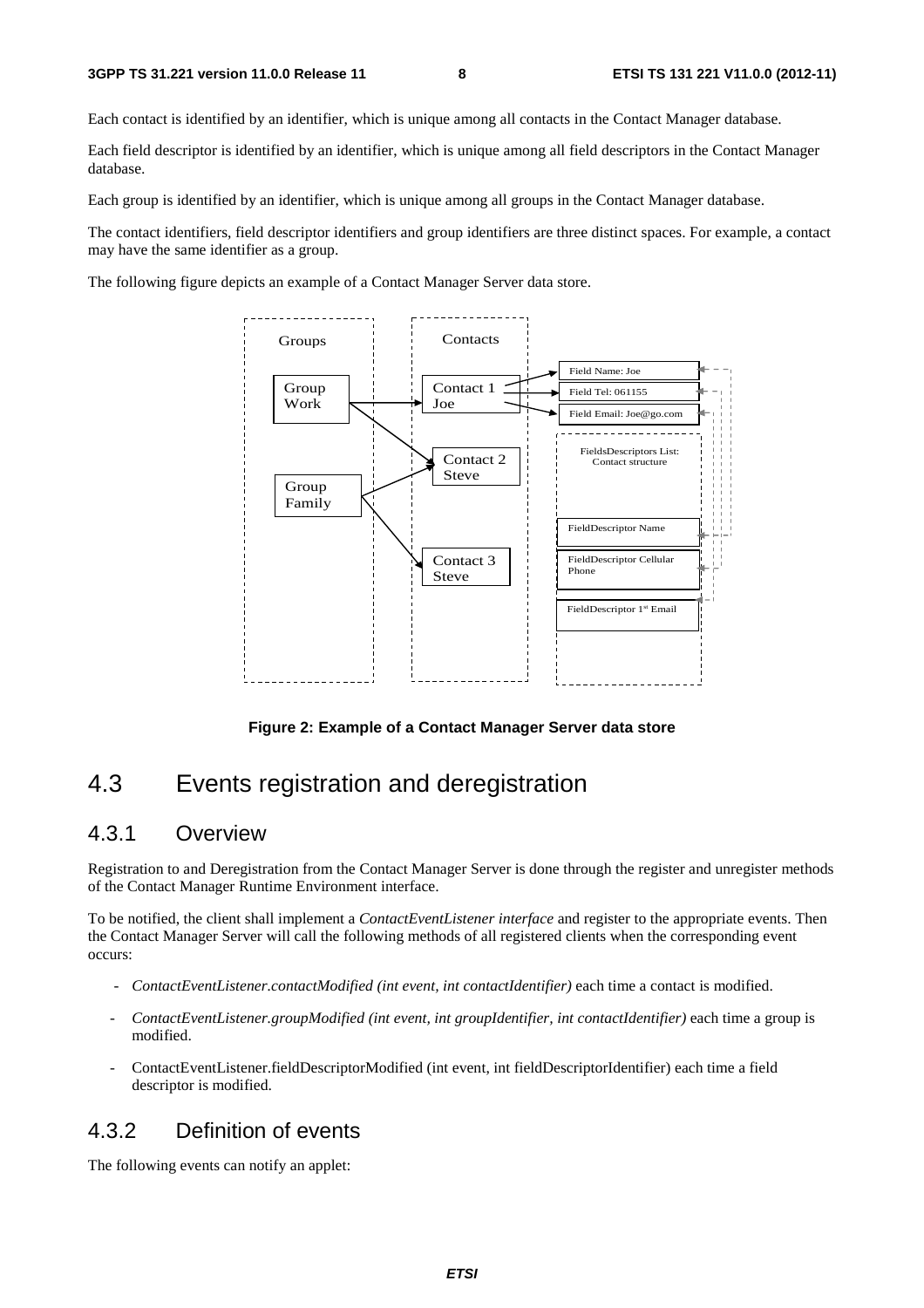| <b>Event Name</b>               |  |
|---------------------------------|--|
| EVENT_CONTACT_ADDED             |  |
| EVENT_CONTACT_MODIFIED          |  |
| EVENT_CONTACT_REMOVED           |  |
| EVENT_FIELD_DESCRIPTOR_ADDED    |  |
| EVENT_FIELD_DESCRIPTOR_MODIFIED |  |
| EVENT_FIELD_DESCRIPTOR_REMOVED  |  |
| EVENT_GROUP_ADDED               |  |
| EVENT_GROUP_CONTACT_ADDED       |  |
| EVENT_GROUP_CONTACT_REMOVED     |  |
| EVENT_GROUP_REMOVED             |  |

#### **Table 1: Contact Manager events list**

### 4.4 Services invocation

#### 4.4.1 General

Before contacts can be created and used, the Contact Manager Server shall first be configured with the contacts structure (i.e. the field descriptors).

The Contact Manager internal interface provides services to access and manage contacts, groups of contacts, list of contacts, list of groups, and contacts structure.

In order to access the Contact Manager Server, an application shall use the factory methods in the *ContactManager* class. This class, which is the primary entry point to the API, provides the applications with factory methods to create all objects needed to access the Contact Manager Server.

Note: in its current form, it allows only one instance of the contact manager data model. However, all interfaces in this API are designed such that multiple contact manager information bases could co-exist.

With the exception of the *ContactManager* factory class and the *ContactManagerException* class, all objects defined in the data model are accessed using interfaces.

### 4.4.2 Services invocation API description

The invocation of the Contact Manager Server services is done through methods corresponding to the Contact Manager Server Runtime Environment interface.

#### 4.4.2.1 View interfaces

All objects in the Contact Manager Server"s data model are accessed using the View interfaces instances:

- The *FieldDescriptorsListView* interface shall be used by client applications to access the field descriptors list.
- The *FieldDescriptorView* interface shall be used by client applications to access the field descriptors.
- The *ContactsListView* interface shall be used by client applications to access the contacts list.
- The *GroupsListView* interface shall be used by client applications to access the groups list.
- The *ContactView* interface shall be used by client applications to access the contacts.
- The *FieldView* interface shall be used by client applications to access the fields.

Client applications should obtain instances of these interfaces at installation time.

The instances of *FieldDescriptorsListView*, *ContactsListView* and *GroupsListView* each gives access to a single collection during their whole lifetime, respectively the unique list of all field descriptors, the unique list of all contacts, and the unique list of all groups.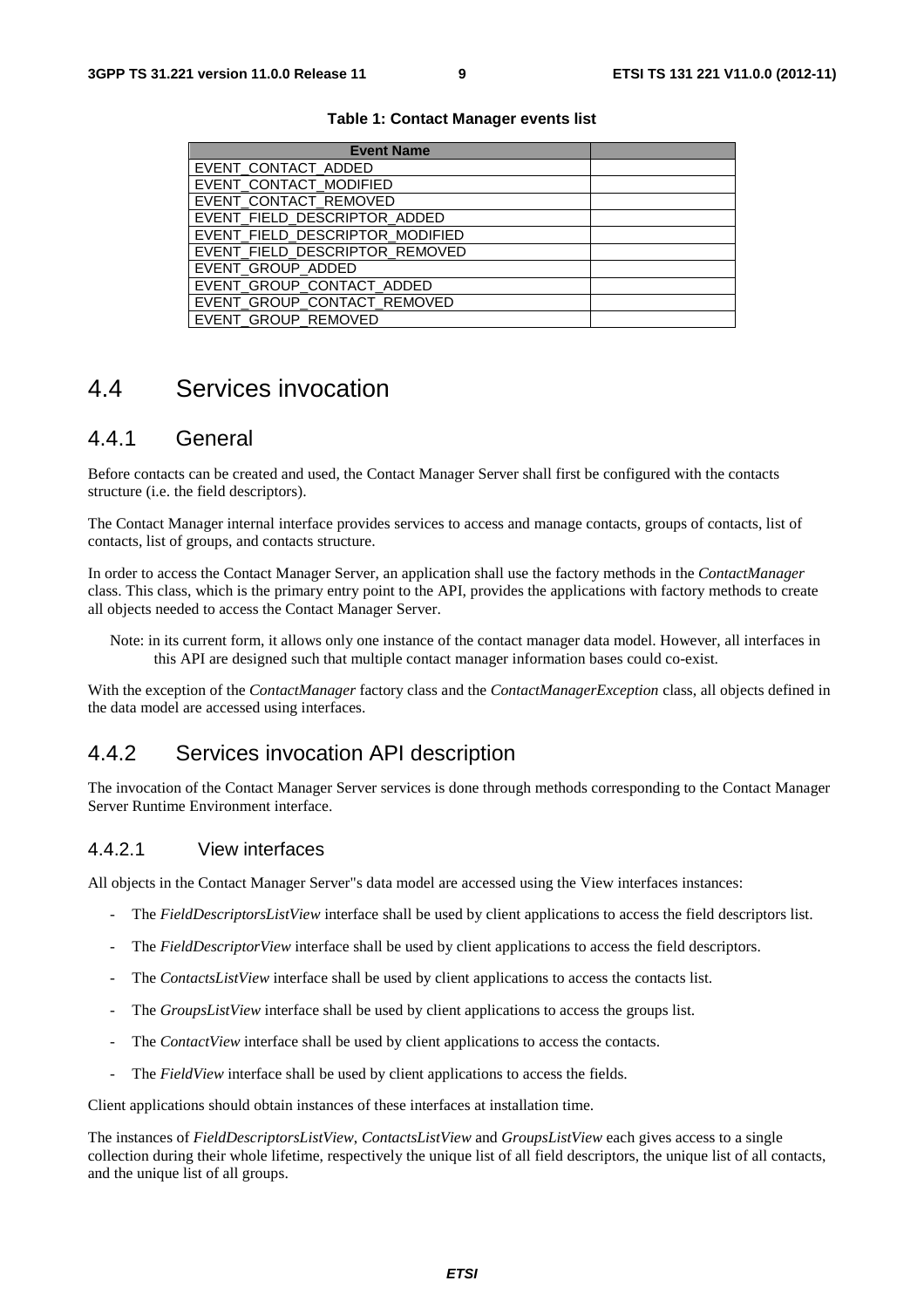Conversely, each instance of *FieldDescriptorView*, *ContactView* and *FieldView* may, at different times, give successive access to distinct objects of the Contact Manager Server"s database. At some times, they may give access to none.

At any time, each of these latter views instances are either in DESELECTED or in SELECTED state:

- A view in DESELECTED state does not represent any existing object in the Contact Manager Server"s data model.
- A view in SELECTED state represents an existing object in the Contact Manager Server"s data model. It can be used to access this selected object.

#### 4.4.2.2 Lists access interfaces

The interfaces *ContactsListView*, *GroupsListView*, *FieldDescriptorsListView*, *ContactView* and *GroupView* provide access to collections:

- *ContactsListView* provides access to a collection of contacts;
- *GroupsListView* provides access to a collection of Groups;
- *FieldDescriptorsListView* provides access to a collection of field descriptors;
- *ContactView* provides access to a collection of fields;
- *GroupView* provides access to a collection of contacts.



**Figure 1: interfaces**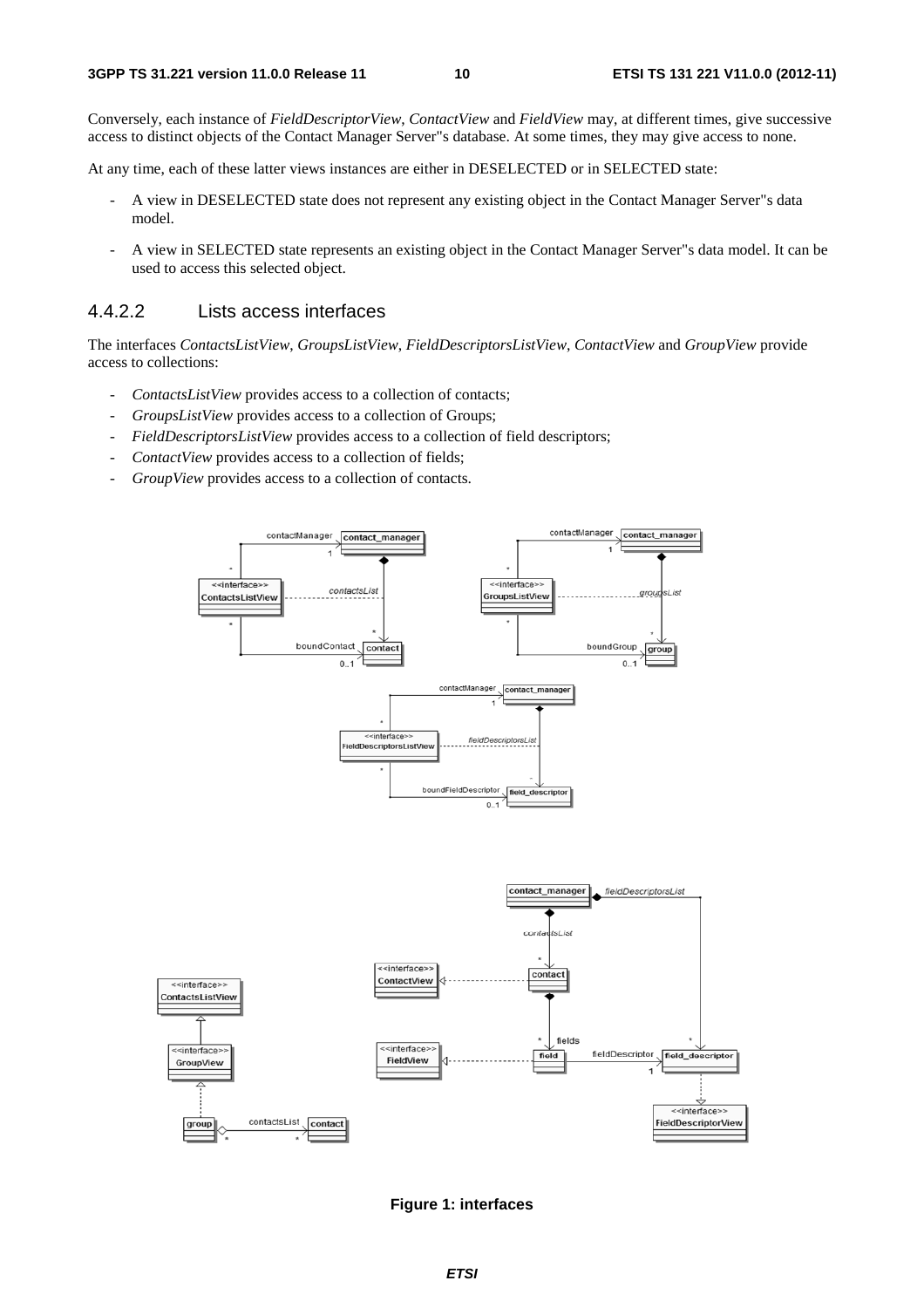These interfaces provide methods to enumerate items in these collections, as well as methods to add and remove items.

#### 4.4.2.3 Items update interfaces

The groups, contacts, fields and field descriptors can be accessed using the interfaces *GroupView*, *ContactView*, *FieldView* and *FieldDescriptorView*, respectively.

These interfaces shall be used to update the objects they represent.

The life cycle of the *ContactView*, *FieldView*, *GroupView* and *FieldDescriptorView* is defined by the following state diagram:



#### **Figure 1: state diagram**

- In the DESELECTED state, the instance does not represent any existing group, contact, field or field descriptor in the contact manager. It can be used to store values for a new object to be created subsequently.
- In the SELECTED state, the instance represents an group, contact, field or field descriptor in the contact manager.

The select operation occurs when the following methods are invoked:

| Interface            | select occurs when the following methods are invoked |
|----------------------|------------------------------------------------------|
| Group View           | GroupsListView.selectGroup()                         |
|                      | GroupsListView.selectNextGroup()                     |
|                      | GroupsListView.addGroup()                            |
| Contact View         | ContactsListView.selectContact()                     |
|                      | ContactsListView.selectNextContact()                 |
|                      | ContactsListView.addContact()                        |
|                      | Group View.selectContact()                           |
|                      | Group View.selectNextContact()                       |
| Field <i>View</i>    | ContactView.selectField()                            |
|                      | ContactView.selectNextField()                        |
| FieldDescriptor View | FieldDescriptorsListView.selectFieldDescriptor()     |
|                      | FieldDescriptorsListView.selectNextFieldDescriptor() |
|                      | FieldDescriptorsListView.addFieldDescriptor()        |

The deselect operation occurs when the following events occur:

- UICC RESET
- *deselect()* method of the appropriate View is invoked.

#### 4.4.2.4 Access control

The API shall only accept requests from trusted applets, defined as follows: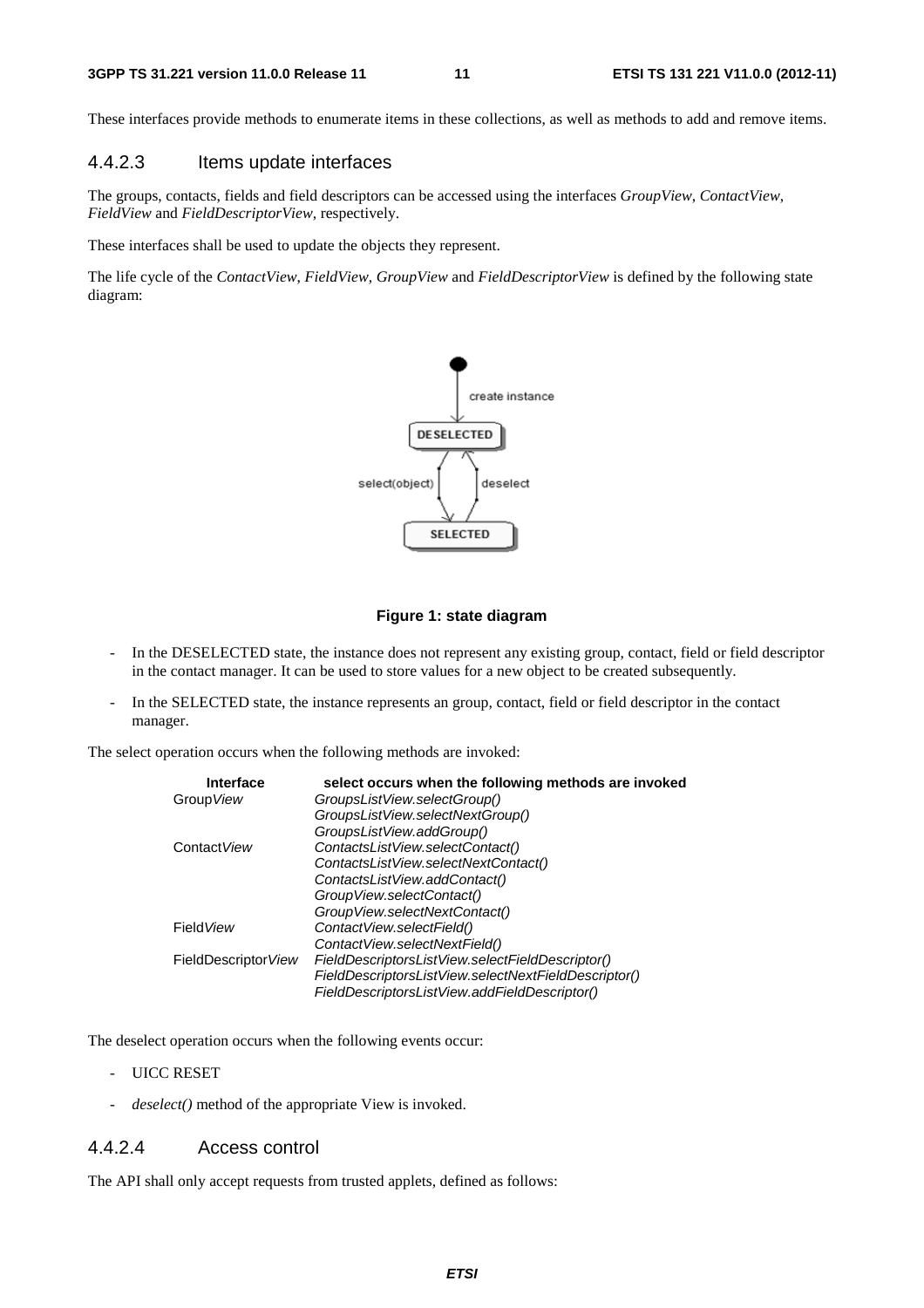- Security Domains of UICC applications defined in chapter 4.3 of [2] are trusted by the API.
- Any applet of any trusted Security Domain is trusted by the API.

### 4.4.3 API classes and interfaces detailed description

Annex A provides the detailed description of the classes and interfaces that constitute the Services Invocation API.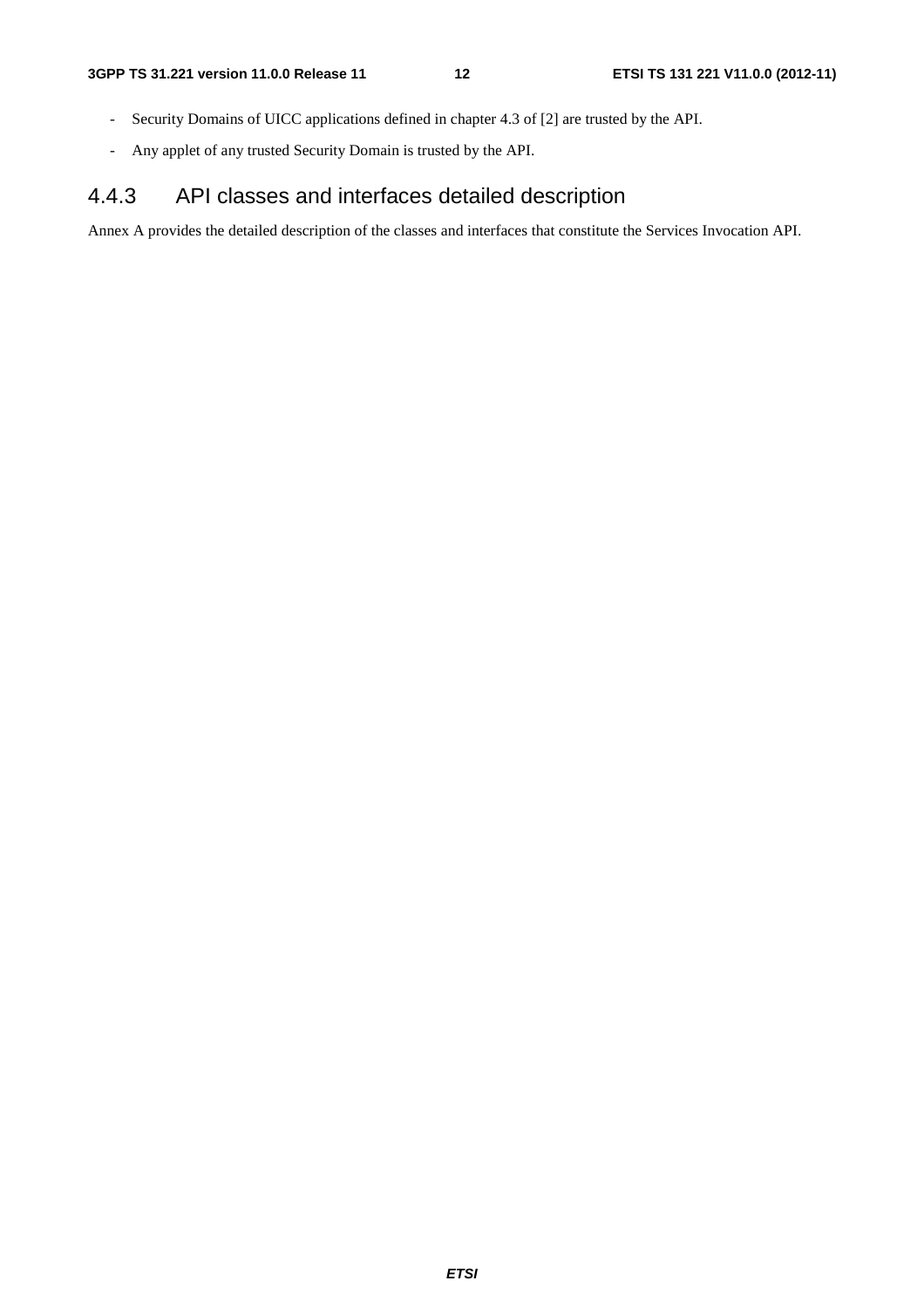# Annex A (normative): Java Card™ platform Contact Manager API

The attached files "31221\_Annex\_A\_Java.zip", and "31221\_Annex\_A\_HTML.zip" contains source files and html documentation for the Java Card™ Contact Manager API.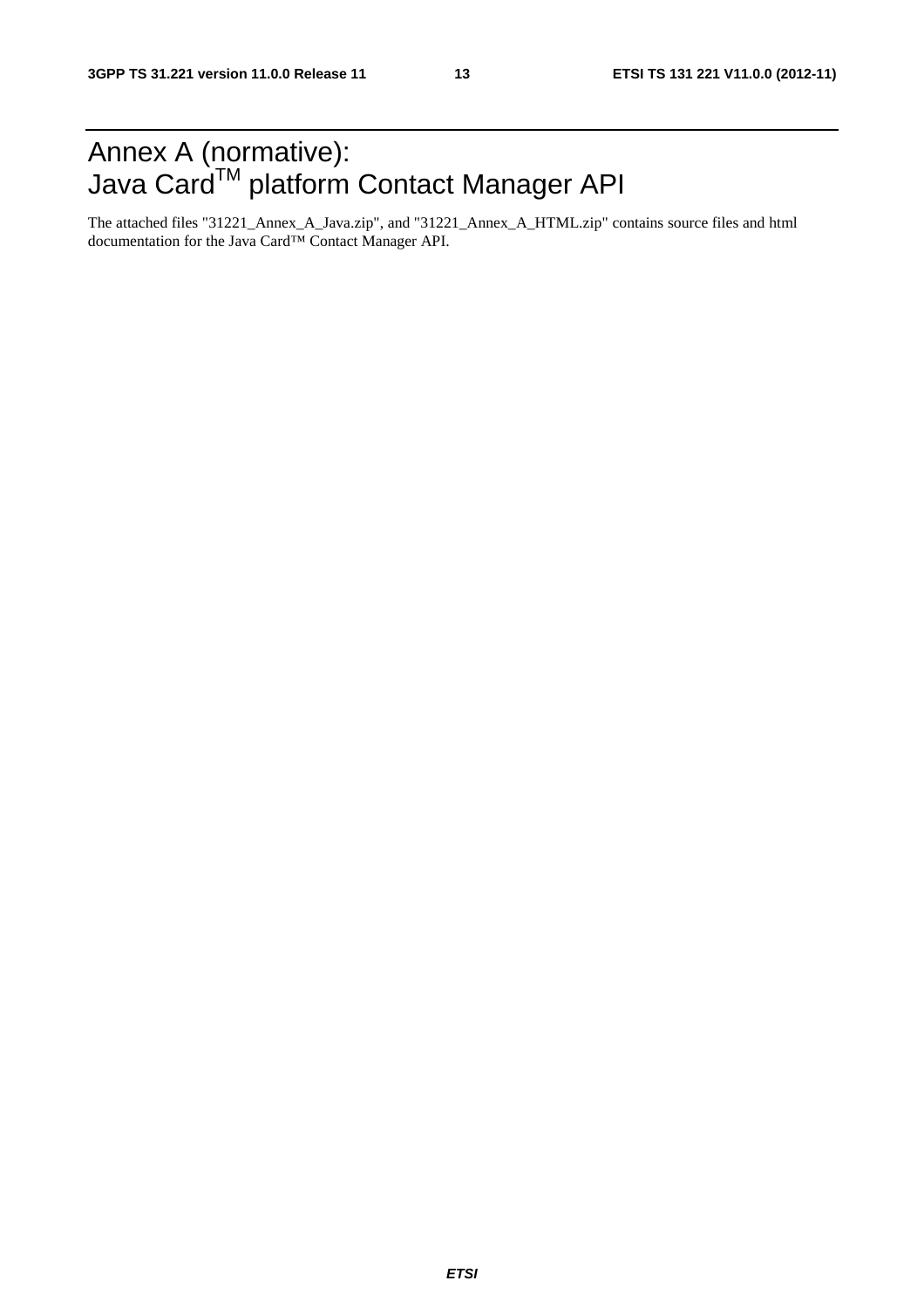# Annex B (normative): Java Card<sup>TM</sup> platform Contact Manager API identifiers

The attached file "31221\_Annex\_B\_Export\_files.zip" contains the export files for the uicc.contactmanager.\* package.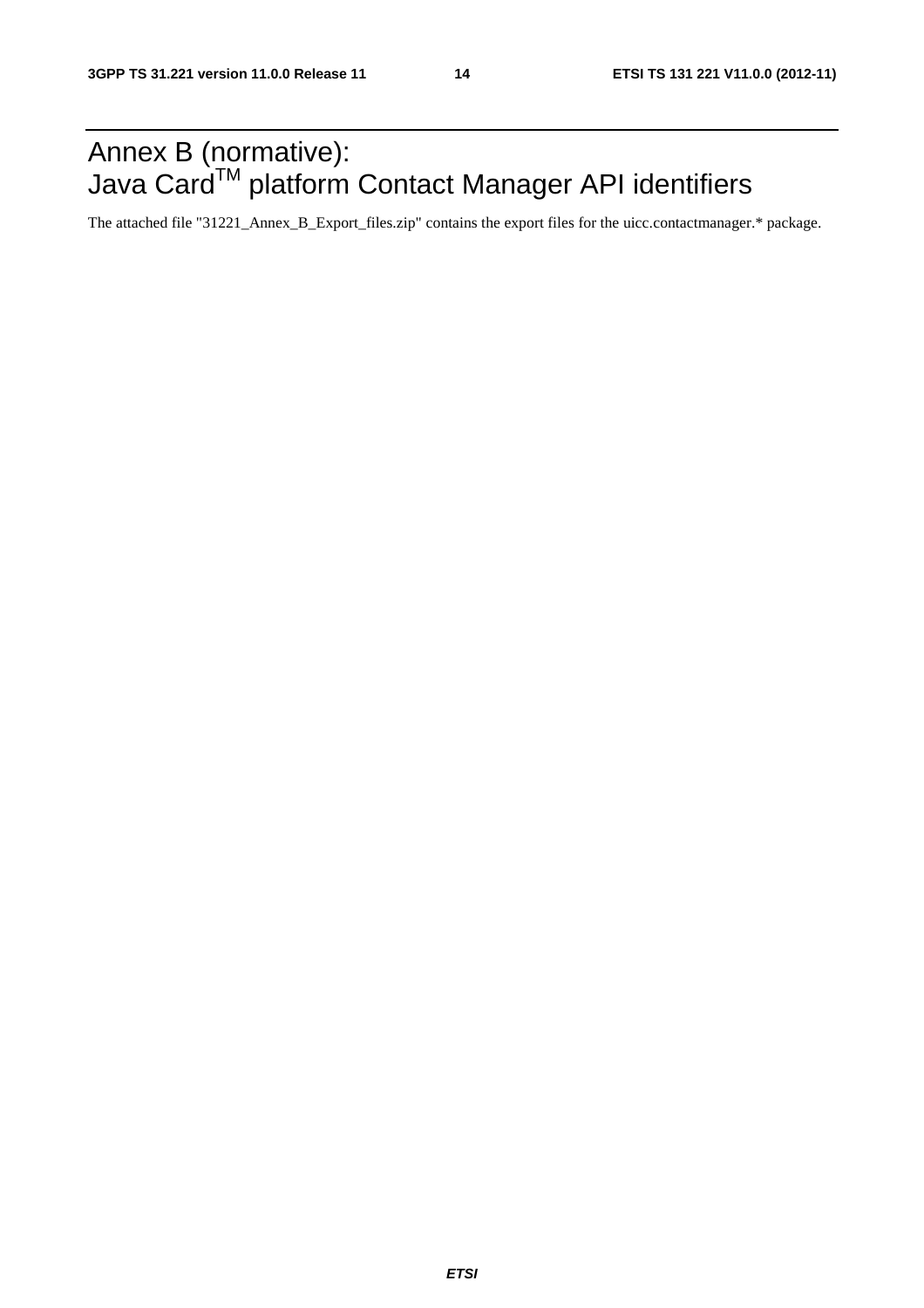# Annex C (normative): Java Card™ platform Contact Manager API package version management

The following table describes the relationship between each TS 31.221 specification version and its packages AID and Major, Minor versions defined in the export files.

**Table 1** 

| TS 31.221 | uicc. contactmanager package                       |                 |  |  |  |
|-----------|----------------------------------------------------|-----------------|--|--|--|
|           | <b>AID</b>                                         | Major,<br>Minor |  |  |  |
|           | A0 00 00 00 87 10 07 FF FF FF FF 89 14<br>10 00 00 | 2.0             |  |  |  |

The package AID coding is defined in ETSI TS 101 220 [7]. The Contact Manager API packages' AID are not modified by changes to major or minor version.

The major version shall be incremented if a change to the specification introduces byte code incompatibility with the previous version.

The minor version shall be incremented if a change to the specification does not introduce byte code incompatibility with the previous version.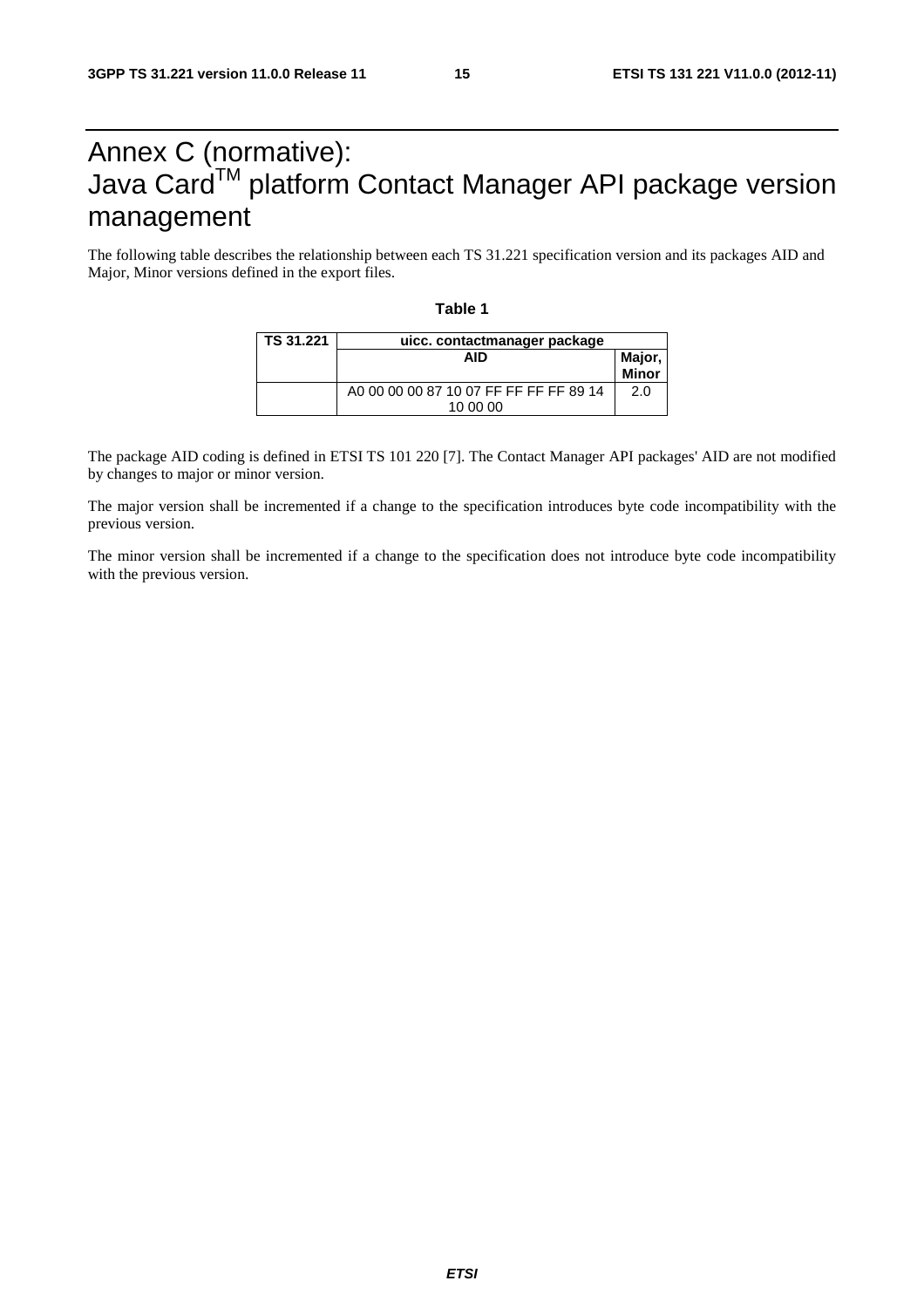# Annex D (informative): Example of Java Card™ platform Contact Manager API use

The attached file "31221\_Annex\_D\_Example.zip" contains an example of use of the Java<sup>TM</sup> Card Contact Manager API.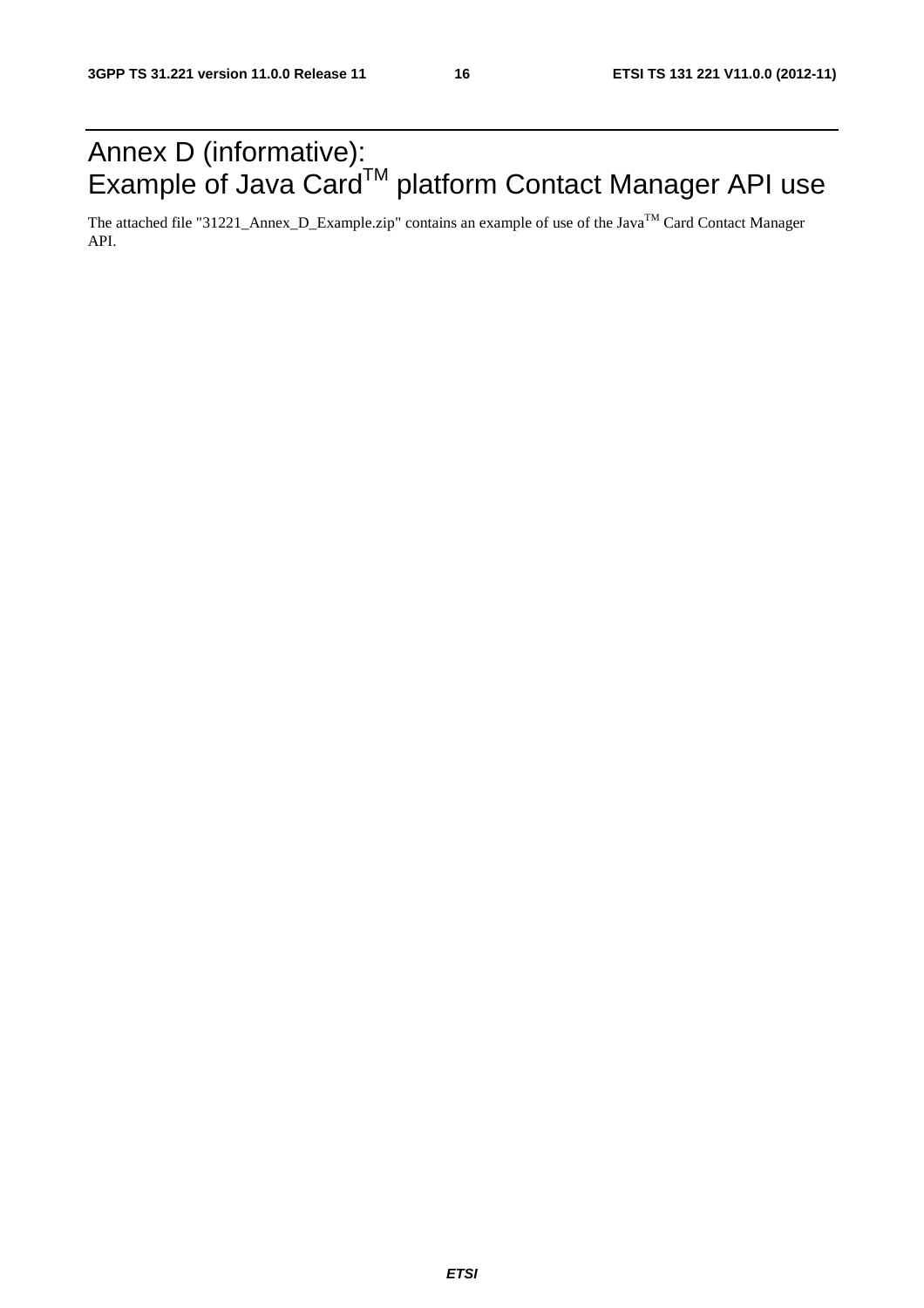# Annex E (informative): Change history

| <b>Change history</b> |        |                     |  |  |                                                         |              |               |
|-----------------------|--------|---------------------|--|--|---------------------------------------------------------|--------------|---------------|
| <b>Date</b>           | TSG#   | <b>TSG Doc. ICR</b> |  |  | <b>Rev Subject/Comment</b>                              | <b>l</b> Old | <b>New</b>    |
| 2008-12               | CT #42 | CP-080900           |  |  | Approval of the specification                           | 2.0.0        | 8.0.0         |
| 2009-01               |        |                     |  |  | Re-publication with attached Java™ annexes              | 8.0.0        | 8.0.1         |
| 2009-03               | CT #43 | CP-09019510001      |  |  | Correction of ContactEventListener interface            | 8.0.1        | 8.1.0         |
| 2009-12               | CT #46 |                     |  |  | Upgrade to Rel-9 with no changes (MCC)                  | 8.1.0        | 9.0.0         |
| 2010-12               | CT #50 | CP-100836100031     |  |  | Update reference to "Java Card 3.0.1 Classic" reference | 9.0.0        | 9.1.0         |
| 2011-04               | CT #51 |                     |  |  | Upgrade to Rel-10 with no changes (MCC)                 | 9.0.0        | 10.0.0        |
| 2012-09               | CT #52 |                     |  |  | Upgrade to Rel-11 with no changes (MCC)                 |              | 10.0.0 11.0.0 |